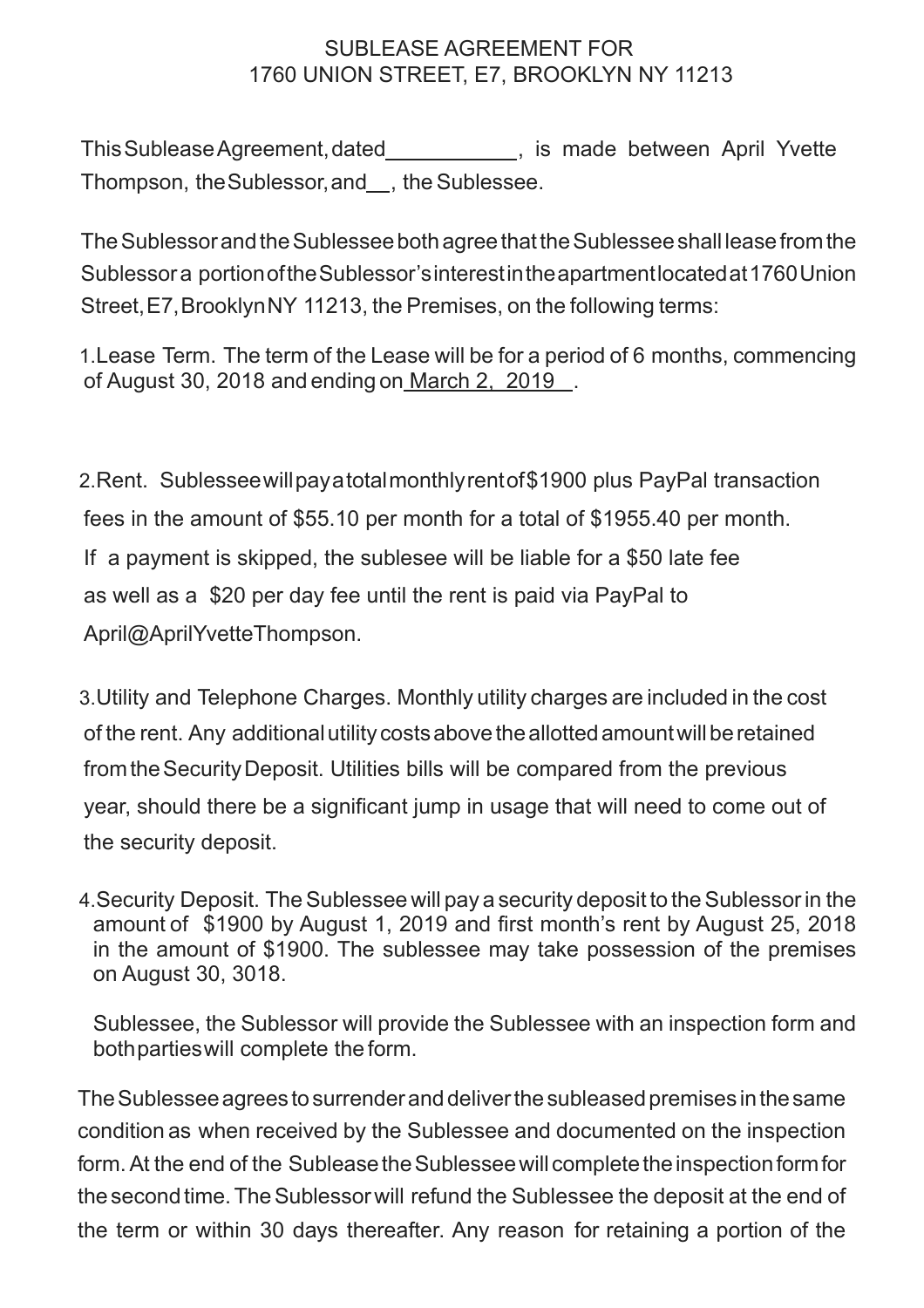Deposit will be explained in writing within 30 days.

- 5.Default. The Sublessee will default under this Sublease Agreement if any one or more of the following events (the "Event of Default") occurs:
	- The Sublessee fails to pay the rent to the Sublessor or any amount of it when due or within any grace period.
	- The Sublessee fails to perform any of its obligations under this Sublease Agreementorany applicable obligation under the Master Lease.
	- The Sublessee abandons the Premises or uses the Premises for unpermitted orillegal purposes.

6.Remedies to Default. If the Sublessee is in default, then this agreement will immediately become null and void and the Sublessor will automatically claim righttotheSecurityDeposit.

7.Nonpayment In the event that any rent payment required to be paid by the Sublessee is not paid in full by the  $20$  h day of each month the sublessee shall pay to the Sublessor, in addition to such payment or other charges due hereunder, an initial latefee asadditionalrentinthe amount of 5% of the monthly rent amount. Further, a subsequent late fee of \$20.00 per day will be incurred by the Sublessee forevery day payment is delayed afterthe 2nd day of each month.

The Sublessee's failure to pay the rent by the 20th day of the month will trigger eviction proceedings. A Non-Payment Petition and a Notice of Petition will be filed with the housing court. The Sublessee will receive copies of the court paper in the formofaservice and be required to attend housing court.

8.Termination Notice. Sublessee's tenancy will terminate on the ending date listed above unless either party requests to change the ending date and both parties agree.

9.Master Lease. This Sublease Agreement incorporates and is subject to the Master Lease

10. Termination of Master Lease. If Sublessor terminates his/her tenancy in